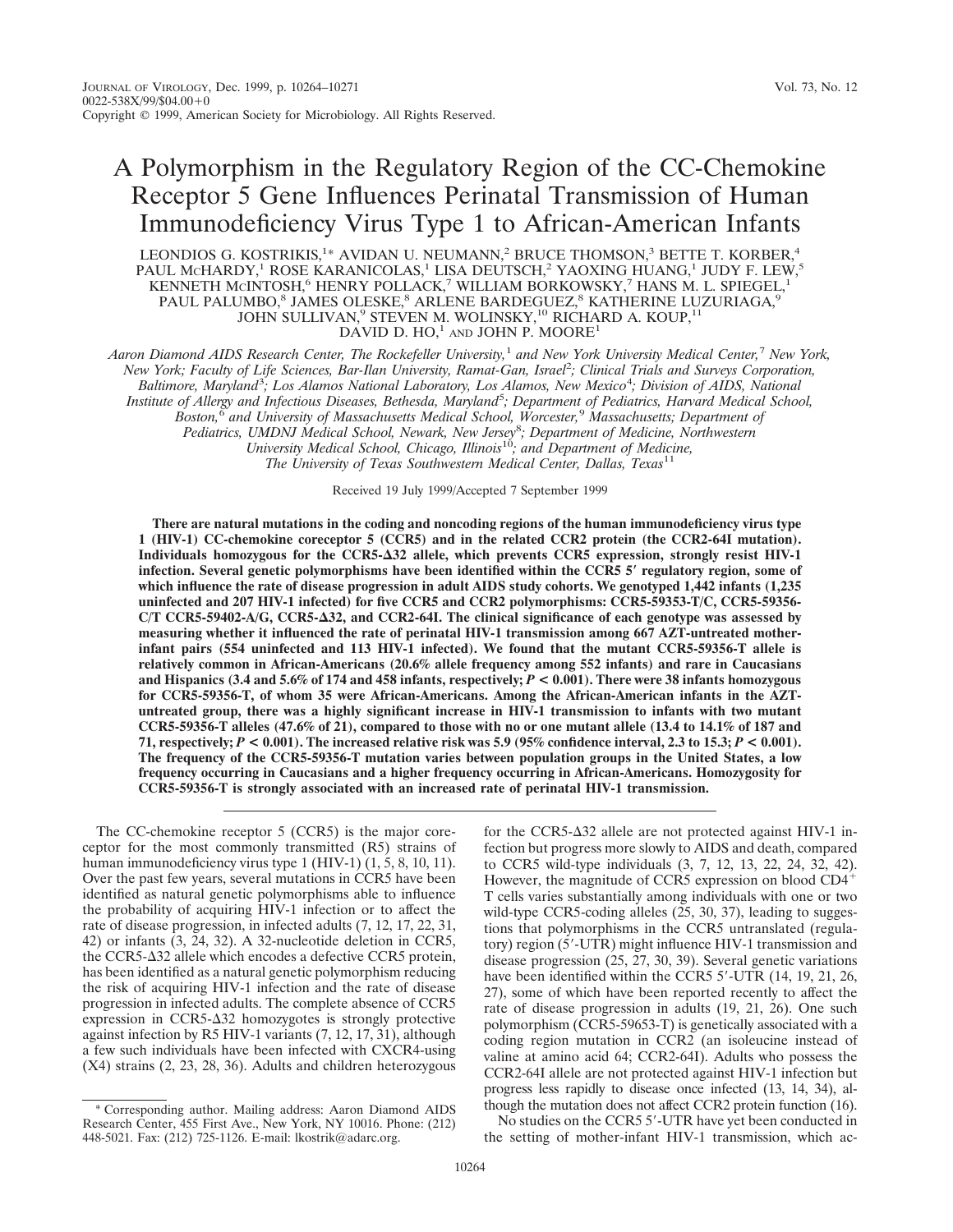

FIG. 1. Schematic representation of the genomic organization of the CCR2 and CCR5 genes on chromosome 3 and locations of polymorphic sites in the regulatory region of CCR5 (59029-G/A, 59353-T/C, 59356-C/T, and 59402-A/G) and in the coding regions of CCR5 ( $\Delta$ 32) and CCR2 (64I) genes. Open boxes indicate noncoding exons and open reading frames (ORF); lines signify introns. Exons and mutations are numbered based on the nucleotide position of the unpublished sequence with GenBank accession no. U95626. For each CCR5 polymorphism, the first letter indicates the wild-type nucleotide and the second indicates the mutant nucleotide. Numbers in parentheses indicate positions of the polymorphic sites in an alternative numbering system (19).

counts for a significant fraction of new HIV-1 infections worldwide. Thus, we have now assessed whether genetic variation in the CCR5  $5'$ -UTR, and whether possession of the CCR5- $\Delta$ 32 and CCR2-64I alleles, influences perinatal HIV-1 transmission. To do this, we have used four well-characterized cohorts of HIV-1-infected and uninfected infants from the United States. Since CCR5- $\Delta$ 32 and CCR5 5'-UTR polymorphisms exist at different frequencies among different ethnic groups (13, 18–20, 26, 27, 35), we also subdivided the cohorts into Caucasian, Hispanic, and African-American groupings. In addition, because of the significant reduction in perinatal HIV-1 transmission that is associated with zidovudine (AZT) prophylaxis (6, 37), we examined the relationship between the CCR5 and CCR2 polymorphisms and HIV-1 perinatal transmission separately for AZT-treated and AZT-untreated mother-infant pairs.

#### **MATERIALS AND METHODS**

**Clinical samples.** Pediatric clinical samples were obtained from four cohorts: the Women and Infants Transmission Study (WITS) cohort, the New York City-Western New England (NY-WNE) cohort, the Newark Perinatal Cohort (NPC), and the ARIEL Project cohort. All pediatric clinical samples were derived from patients in the United States. For this study, only infants followed from birth were included. Infants first observed later in life were excluded to avoid introducing a strong selection bias resulting in an apparently higher fraction of infected infants; infected infants are far more likely than uninfected ones to be brought to the attention of pediatricians in early life. HIV-1 infection was defined as two positive viral cultures and/or HIV-1 DNA PCR assays on two separate occasions. The race of the infant was taken to be the self-described race of the mother.

Treated and untreated groups represent the infants who, along with their mothers, received an AZT prophylaxis regimen and those infants who did not receive prophylactic AZT or were born to mothers who received no AZT during pregnancy. Mothers and infants in the AZT-treated group received a variety of treatment regimens (i.e., different antiretroviral agents were given to mothers at different periods, sometimes intravenously during delivery and sometimes not; not all infants were treated the same).

The WITS and ARIEL cohort designs are described elsewhere (4, 33). In the WITS cohort, non-HIV-1 infection was defined as two negative cultures at 1 month or older, one of which was at 6 months or older, and no positive cultures. Any case not meeting the standard definition of infected or noninfected was examined by a committee and assigned to one or the other group, if possible, by considering the totality of the clinical evidence. For the WITS cohort, the distribution of infants among the ethnic groups was as follows: 355 African-Americans, 130 Caucasians, 311 Hispanics, and 30 of other ethnic groups. The ARIEL cohort used a similar strategy for confirming each infant's HIV-1 status. In this cohort, there were 134 African-Americans, 16 Caucasians, and 41 Hispanics. The NY-WNE cohort consists of infants and children born to HIV-1-seropositive women who were followed prospectively at the following consortium sites: NYU

Medical Center/Bellevue Hospital, New York, N.Y.; University of Massachusetts Medical School, Worcester; Baystate Medical Center, Springfield, Mass.; University of Connecticut Medical School, Farmington; and Connecticut Children's Hospital, Hartford. The cohort includes children enrolled in perinatal transmission protocols and followed from birth. Informed consent for these Institutional Review Board-approved protocols was obtained in the individual participating institutions. HIV-1 infection was defined as in the WITS cohort. For the combined NY-WNE cohort, the distribution of infants among the ethnic groups was 60 African-Americans, 35 Caucasians, 124 Hispanics, and 34 of other ethnic origins. The NPC enrolled HIV-1-infected pregnant women and their newborns either during pregnancy or at delivery. The entrance criterion was that all infants enrolled were born to HIV-1-infected women.

Information concerning demographics, HIV-1-specific risk factors, medical history, and delivery variables were collected through interview and medical record review for participating mothers. The NPC used a strategy similar to that used by the WITS cohort for confirming each infant's HIV-1 status. The ethnic distribution of the infants was 142 African-Americans, 13 Caucasians, 16 Hispanics, and 1 of other ethnic origin.

**Identification of CCR5-59356-C/T polymorphic site.** Genomic DNA was extracted from peripheral blood mononuclear cells (QIAamp Blood kit; Qiagen) from 132 uninfected Caucasian, Hispanic, Asian, or African-American adult volunteers resident in the United States. A 688-nucleotide sequence spanning the CCR5 5'-UTR and the two noncoding exons  $(26, 27)$  was amplified from each sample by PCR (Fig. 1). The primers were LK84 (5'-AAGTCCAGGATC CCCCTCTA-3'; positions 59043 to 59064) and LK87 (5'-CATTCCAAACTGT GACCCTTTCC-3'; positions 59709 to 59732; GenBank accession no. U95626). Forty cycles of amplification were performed in a 96-well thermocycler (model 9600; Perkin-Elmer) under conditions previously described (14). Each PCR product was purified and sequenced, using LK84, LK85 (5'-GTGTAGTGGGA TGAGCAGAGA-3'; positions 59290 to 59310), and LK86 (5'-CAGAAGAGC TGAGACATCCGT-3'; positions 59530 to 59550) as overlapping sequencing primers. The CCR5-59356-C/T, CCR5-59353-T/C, and CCR5-59402-A/G polymorphisms were identified by analysis of the aligned DNA sequences, using standard procedures (data not shown).

Spectral genotyping. To genotype the five polymorphisms (CCR5- $\Delta$ 32, CCR2-64I, CCR5-59353-T/C, CCR5-59356-C/T, and CCR5-59402-A/G) in each infant from all four cohorts, we used both DNA sequencing and spectral genotyping (4, 15, 33). The spectral genotyping assays for CCR5- $\Delta$ 32 and CCR2-64I have been previously described (14, 15). To genotype the CCR5-59402-A/G polymorphism, we designed a new assay based on the general operational principle described previously (14, 15). One molecular beacon, labeled with  $\vec{6}$ -carboxyfluorescein (FAM), recognizes the wild-type CCR5-59402-A allele (A at position 59653); the other, labeled with hexachlorofluorescein (HEX), is for the mutant CCR5-59402-G allele (G at position 59402). The nucleotide sequences were FAM-5'-CGGCGTTCTTCTTTTTAAGTTGAGGCCG-3'-DABCYL and HEX-5'-CGCGGTCAGTGAA CAGTTCTTCCTTTTAAGTCCGCG-3'-DABCYL, respectively. The primers were LK85 and LK112 (5'-GCTGTGCA AATCAATCATATAGAG-3<sup>7</sup>; positions 59497 to 59520). The real-time PCR conditions and data analyses were as previously described (14, 15) except that the annealing and data collection temperature was 55°C instead of 60°C.

For the CCR5-59353-T/C and CCR5-59356-C/T mutations, we designed two separate multiplex spectral genotyping assays (four allele-specific molecular beacons in each assay). This approach was necessary because the two polymorphic sites are separated by only two nucleotides and the hybridization of molecular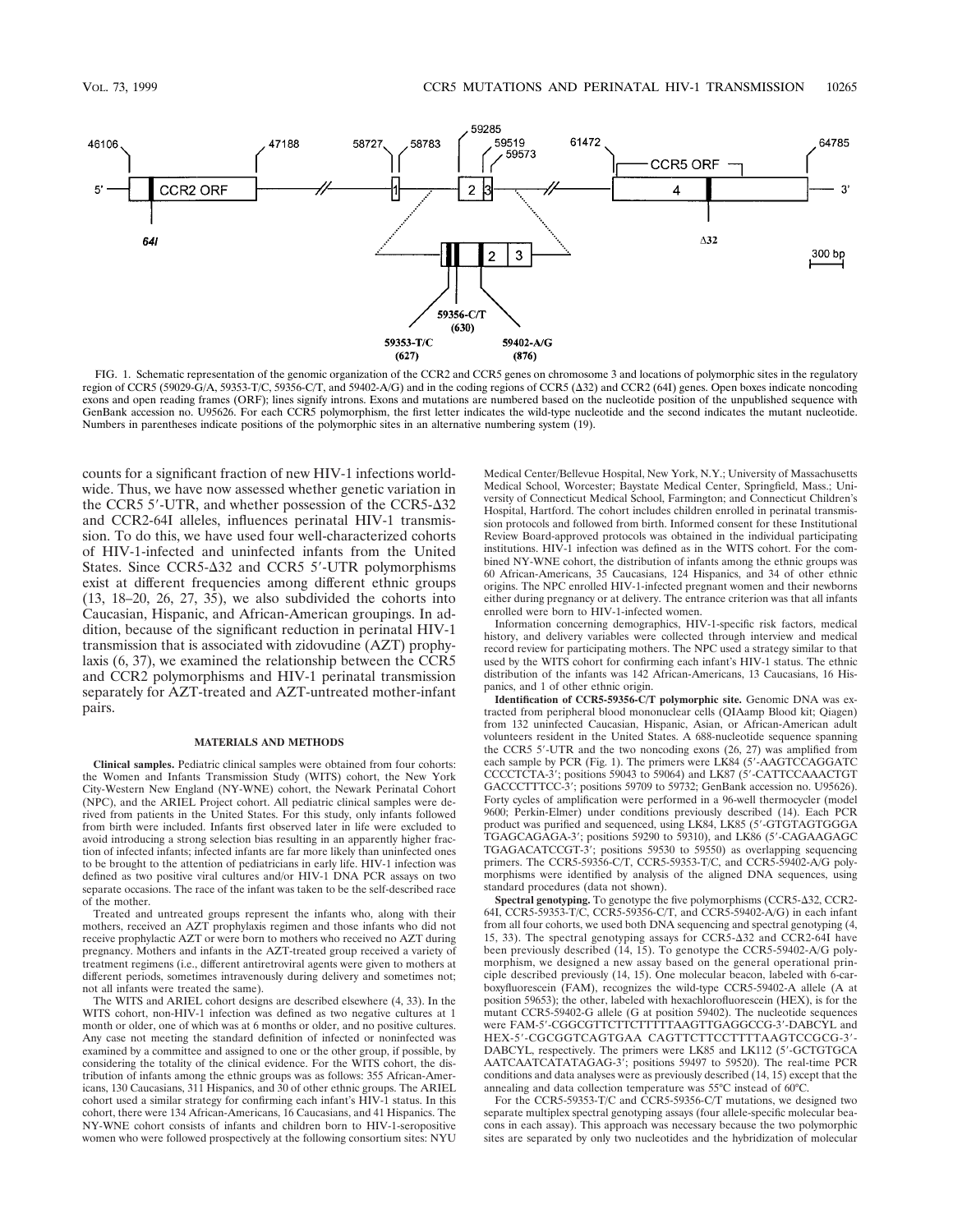| TABLE 1. Baseline characteristics of pediatric AIDS study cohorts and HIV-1 infection status |  |  |
|----------------------------------------------------------------------------------------------|--|--|
|----------------------------------------------------------------------------------------------|--|--|

|                            | HIV-1-infected infants/total <sup><math>\alpha</math></sup> (% HIV-1-infected) |                                   |                                     |  |  |
|----------------------------|--------------------------------------------------------------------------------|-----------------------------------|-------------------------------------|--|--|
| Variable                   | Overall                                                                        | AZT given to<br>mother and infant | No AZT given to<br>mother or infant |  |  |
| Cohort                     |                                                                                |                                   |                                     |  |  |
| <b>WITS</b>                | 127/826 (15.4)                                                                 | 29/284 (10.2)                     | 64/362 (17.7)                       |  |  |
| NY-WNE                     | 35/253(13.8)                                                                   | 3/54(5.6)                         | 24/152 (15.8)                       |  |  |
| NPC                        | 30/172 (17.4)                                                                  | 0/6(0.0)                          | 19/112 (17.0)                       |  |  |
| <b>ARIEL</b>               | 15/191(7.9)                                                                    | 8/128(6.3)                        | 6/42(14.3)                          |  |  |
| Total                      | 207/1442 (14.4)                                                                | 40/473(8.5)                       | 113/667(16.9)                       |  |  |
| Race                       |                                                                                |                                   |                                     |  |  |
| African-Americans          | 98/691 (14.2)                                                                  | 18/214(8.4)                       | 52/323 (16.1)                       |  |  |
| Caucasians                 | 30/194(15.5)                                                                   | 6/61(9.8)                         | 18/92(19.6)                         |  |  |
| <b>Hispanics</b>           | 71/492 (14.4)                                                                  | 11/170(6.5)                       | 42/231(18.2)                        |  |  |
| Other                      | $8/65$ (12.3)                                                                  | 5/28(17.9)                        | 1/21(4.8)                           |  |  |
| Genetic analyses performed |                                                                                |                                   |                                     |  |  |
| $CCR5-\Delta32$            | 207/1442 (14.4)                                                                | 40/473(8.5)                       | 113/667(16.9)                       |  |  |
| $CCR2-64I$                 | 206/1425 (14.5)                                                                | 40/471(8.5)                       | 113/659(17.1)                       |  |  |
| $CCR5-59353-T/C$           | 195/1382 (14.1)                                                                | 39/465(8.4)                       | 106/635(16.7)                       |  |  |
| $CCR5-59356-C/T$           | 183/1248 (14.7)                                                                | 33/382(8.6)                       | 101/601(16.8)                       |  |  |
| CCR5-59402-A/G             | 203/1420 (14.3)                                                                | 40/468(8.5)                       | 110/655(16.8)                       |  |  |

*<sup>a</sup>* Total number of infants first seen at birth for which there were samples accessible for genetic analysis.

beacons can be severely affected. To genotype the CCR5-59353-T/C polymorphism, we designed four molecular beacons; two (HEX-5'-CGGGCCTGGTCT GAAAGTTTATTTAGCCCG-3'-DABCYL and HEX-5'-CGGGCCTGGTC TAAAAGTTTATTTAGCCCG-3'-DABCYL) recognized the CCR5-59353T/ CCR5-59356C and CCR5-59353T/CCR5-59356T allele haplotypes, and two (FAM-5'-CGGGCCTGGTCTGAAGGTTTATTTAGCCCG-3'-DABCYL and FAM-5'-CGGGCCTGGTCTAAAGGTTTATTTAGCCCG-3'-DABCYL) recognized the CCR5-59353C/CCR5-59356C and CCR5-59353C/CCR5-59356T allele haplotypes. To genotype the CCR5-59356-C/T polymorphism, we designed four molecular beacons; two (HEX-5'-CGGGCCTGGTCTGAAAGTTTATTI AGCCCG-3'-DABCYL and HEX-5'-CGGGCCTGGTCTGAAGGTTTATT TAGCCCG-3'-DABCYL) recognized the CCR5-59353T/CCR5-59356C and CCR5-59353C/CCR5-5935C6C allele haplotypes, and two (FAM-5'-CGGGC CTGGTCTAAAAGTTTATTTAGCCCG-3'-DABCYL and FAM-5'-CGGGC CTGGTCTAAAGGTTTATTTAGCCCG-3'-DABCYL) recognized the CCR5-59353T/CCR5-59356T and CCR5-59353C/CCR5-59356T allele haplotypes. The primers were LK85 and LK112. The real-time PCR conditions were as previously described (14, 15) except that fluorescence spectra were recorded at 52°C. The emission spectra were decomposed into the individual spectral contributions of FAM and HEX, which allowed the determination of all possible CCR5-59353/ CCR5-59356 allele haplotypes.

**Statistical analysis.** The Pearson chi-square test for  $3 \times 2$  contingency tables was used to determine the statistical significance of differences in genotype distributions among different populations (e.g., infected and uninfected, different ethnic groups). Fisher's exact test was applied to  $2 \times 2$  contingency tables and used to determine the statistical significance (two sided) of differences in perinatal transmission rates between different subgroups (e.g., between different genotypes). Logistic regression analysis was used to evaluate the relative odds of perinatal transmission, the 95% confidence interval, and the statistical significance for each variable in the regression equation (e.g., between different genotypes). The Hardy-Weinberg equilibrium for each genetic polymorphism was assessed by the Pearson chi-square test with a  $3 \times 2$  contingency table (1 df) of the observed genotype distribution in comparison with the expected distribution based on the observed allele frequency. Mantel-Haenzel analyses were used to verify that the results presented were not influenced by the year of enrollment or study cohorts. Multivariate logistic regression was performed to determine if unions and intersections of polymorphism genotypes were associated with the risk of transmission. Logistic regressions for these analyses were done by a step-down procedure that started with the entire collection of variables (intersections done separately from unions). The univariate genotypes were included in the analysis set of independent variables. The step-down procedure used an alpha level of 0.01 for a variable to stay in the regression. Logistic regression was also used to determine if a univariate association of a polymorphism genotype with HIV-1 perinatal transmission remained, after adjusting for other known predictors of transmission, for the subset of infants in the WITS and ARIEL cohorts ( $n = 656$ ). The adjustment variables included in this analysis were as follows: African-American race, mother and infant AZT use, mother and infant CD4 counts, premature birth, birth after February 1994, and CCR5-59356T homozygosity.

## **RESULTS**

A total of 1,442 infants born to HIV-1-infected mothers in four pediatric cohorts met the inclusion criteria for this study. Of these infants, 1,235 were uninfected and 207 were infected, producing an overall transmission rate of 14.4% (Table 1). The racial distributions for the combined cohorts were  $47.9\%$  ( $n =$ 691) African-Americans,  $13.5\%$  ( $n = 194$ ) Caucasians,  $34.1\%$  $(n = 492)$  Hispanics, and  $4.5\%$   $(n = 65)$  other racial groups. In total, 667 infants were in the AZT-untreated group and 473 were in the AZT-treated group. For 302 mother-infant pairs, treatment data were missing or prophylaxis was only partial; these 302 cases were excluded from analyses. The racial frequencies among the 302 excluded infants, the AZT-treated group, and the AZT-untreated group were not significantly different. In the AZT-treated category, the HIV-1 transmission rate was significantly lower (8.5%) than in the untreated category (17.1%;  $P < 0.001$ ), confirming that AZT prophylaxis is associated with a lower risk of transmission (0.45; 95% confidence interval, 0.31 to 0.66) ( $P < 0.001$ ). A lower transmission rate for mother-infant pairs receiving AZT was observed in all four individual cohorts, for all ethnic groups and all coreceptor genotypes. There was no evidence in this data set for a timeassociated decrease in transmission among mother-infant pairs that did not receive AZT.

We analyzed the effect of each of five coreceptor genetic polymorphisms (CCR5- $\Delta$ 32, CCR2-64I, CCR5-59353-T/C, CCR5-59356-C/T, and CCR5-59402-A/G), and of composite genotypes, on perinatal HIV-1 transmission. Separate analyses were performed on both the AZT-treated and untreated groups, because the substantial effect of AZT might in principle obscure subtle genetic influences on transmission. The treated group comprises a complex set of therapeutic regimens and treatment histories, and so we considered the untreated mother-infant pairs to be the optimal subset for discerning genetic associations with HIV-1 transmission. Figure 1 shows the positions on chromosome 3 of all of the studied mutations, including the CCR5-59356-C/T polymorphism that we identified in this study. Each mutation was evaluated by (i) comparing the genotype and mutant allele frequencies between HIV-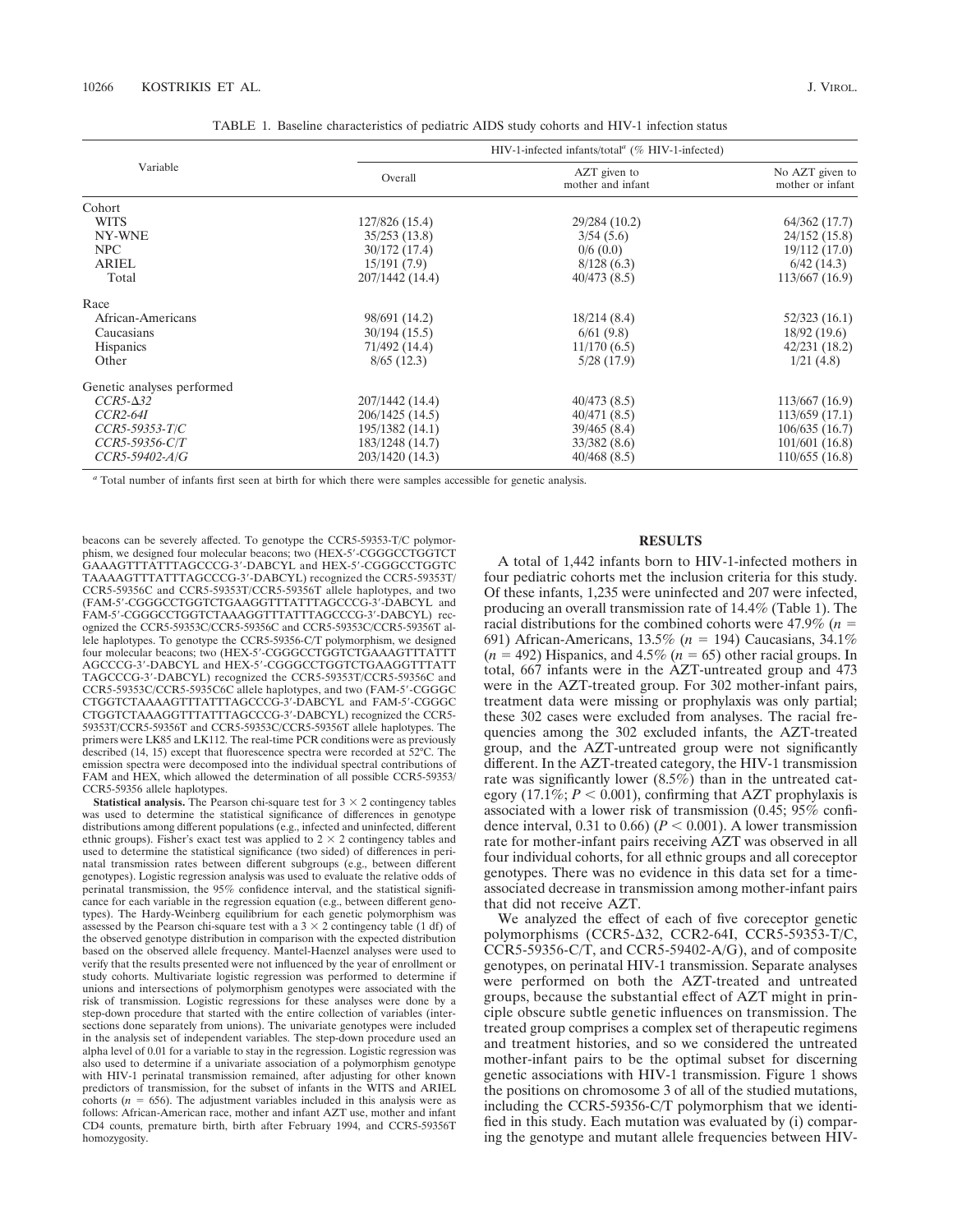| Polymorphism      | Group             | Wt/Wt                 | Wt/Mut           | Mut/Mut  | Allele $(\% )$ | P value |
|-------------------|-------------------|-----------------------|------------------|----------|----------------|---------|
| $CCR5-\Delta32^b$ | Uninfected        | 520                   | 34               |          | 3.1            | 0.85    |
|                   | HIV-1 infected    | 108                   |                  |          | 2.2            | 0.96    |
|                   | Transmission rate | 17.2%<br>12.8%<br>N/A |                  | 0.48     |                |         |
| $CCR2-64Ic$       | Uninfected        | 406                   | 125              | 15       | 14.2           | 0.37    |
|                   | HIV-1 infected    | 81                    | 30               |          | 15.0           | 0.92    |
|                   | Transmission rate | $16.6\%$              | 19.4%            | 11.8%    |                | 0.61    |
| $CCR5-59353-T/Cd$ | Uninfected        | 174                   | 250              | 105      | 43.5           | 0.68    |
|                   | HIV-1 infected    | 37                    | 26<br>44.8<br>43 | 0.18     |                |         |
|                   | Transmission rate | $17.5\%$              | 14.7%            | 19.8%    |                | 0.39    |
| CCR5-59356-C/T    | Uninfected        | 403                   | 85               | 12       | 10.9           | 0.02    |
|                   | HIV-1 infected    | 70                    | 21               | 10       | 20.3           | 0.002   |
|                   | Transmission rate | 14.8%                 | 19.8%            | $45.5\%$ |                | < 0.001 |
| CCR5-59402-A/G    | Uninfected        | 328                   | 167              | 50       | 24.5           | 0.001   |
|                   | HIV-1 infected    | 74                    | 32               |          | 18.2           | 0.97    |
|                   | Transmission rate | $18.4\%$              | $16.1\%$         | 7.4%     |                | 0.12    |

TABLE 2. CCR5 polymorphisms on HIV-1 vertical transmission among the AZT-untreated group*<sup>a</sup>*

*<sup>a</sup>* Only infants first seen at birth are considered. Wt, wild type; Mut, mutant; NA, not applicable.

*b* For the NY-WNE cohort, the results are based on unpublished data of Pollack et al.

<sup>c</sup> In the AZT-treated group, there was a trend toward reduced transmission among CCR2-64I heterozygotes (4.1% of 121) relative to wild-type homozygotes (10.0% of 338;  $P = 0.06$ ).

<sup>d</sup> In the AZT-treated group, there is a significantly lower rate of transmission among CCR5-59353-C/T heterozygotes (5.4%;  $P = 0.004$ ) and CCR5-59353-C mutant homozygotes (6.1%;  $P = 0.04$ ) compared to CCR5-59353-T wild-t

 ${}^eP$  values corresponding to uninfected and HIV-1-infected infants denote the Hardy-Weinberg equilibrium values, whereas those for transmission rates denote the significance of the difference in genotype distribution between the HIV-1-infected and uninfected groups (Pearson 2 × 3 chi-square values). The low Hardy-Weinberg value for CCR5-59402-A/G is due to different patterns of genotype distribution in the various racial groups; the genotype distribution of CCR5-59402-A/G is in Hardy-Weinberg equilibrium ( $P > 0.1$ ) for each of the racial groups separately.

1-infected and uninfected groups; (ii) comparing the fraction of HIV-1-infected children among the different genotypes; and (iii) evaluating the relative risks by regression analyses. The full set of results for the AZT-untreated group is shown in Table 2; the significant observations are further analyzed and presented in Fig. 2 and 3.

The CCR5- $\Delta$ 32 deletion is significantly more prevalent in Caucasians (allele frequency, 5.9% in 194 individuals) than in African-Americans (2.0% in 691;  $P = 0.001$ ) and Hispanic individuals  $(2.4\%$  in 492;  $P = 0.02$ ) (Fig. 2A), consistent with previous report (5, 10, 20). Because of the smaller number of Caucasians in this study, no  $CCR5-\Delta 32/\Delta 32$  homozygotes were present, and so the effect of this genotype on perinatal transmission could not be determined. Untreated  $CCR5-\Delta 32$  heterozygotes have lower HIV-1 transmission rates than CCR5 wild-type homozygous infants (Table 2), but this was not statistically significant  $(P > 0.3)$ .

The distribution of the CCR2-64I genotypes is similar (allele frequency, 13.4 to 16.5%;  $P = 0.05$ ) among the three racial groups (Fig. 2A), consistent with previous reports (14, 34). In the untreated group, there is no effect of CCR2-64I on HIV-1 transmission (Fig. 2B and Table 2), but in the AZT-treated group there is a trend  $(P = 0.06)$  for reduced transmission to CCR2-64I heterozygotes compared to CCR2 wild-type homozygotes (Table 2, footnote *c*).

The CCR5-59356-T mutant allele is significantly  $(P < 0.001)$ 



determined by self-reporting. (B) Frequencies of mutant CCR5-D32, CCR2-64I, CCR5-59353-C, CCR5-59356-T, and CCR5-59402-G alleles in HIV-1-infected and uninfected infants (untreated category). The frequency of the CCR5-59356-T allele is significantly higher in HIV-1-infected than in uninfected infants ( $P = 0.002$ ), whereas there was a trend in the association of the CCR5-59402-G allele with a decreased rate of perinatal transmission  $(P = 0.064)$ . There is no significant difference (NS) in the frequencies of the CCR5-D32, CCR2-64I, and CCR5-59353-C alleles between the two groups.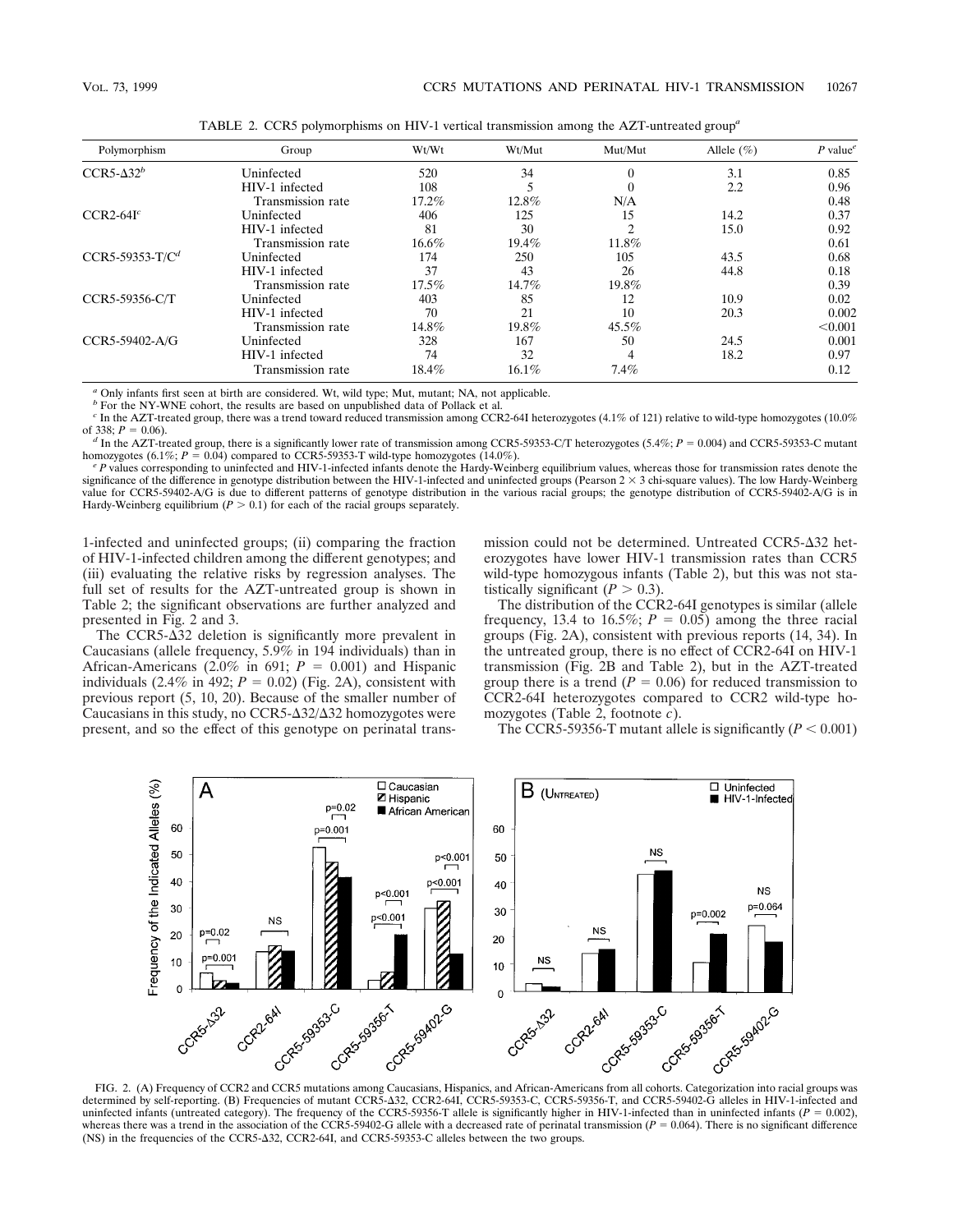

CCR5-59356-C/T

FIG. 3. (A) Untreated African-American CCR5-59356-T mutant homozygotes have a highly significantly  $(P < 0.001)$  increased rate of HIV-1 transmission (47.6% of 21 individuals) compared to CCR5-59356-C wild-type homozygotes  $(13.4\% \text{ of } 187)$  or heterozygotes  $(14\% \text{ of } 71)$ . (B) The enhancing effect of the CCR5-59356-T mutation on HIV-1 transmission was not observed in the AZTtreated group. NS, not significant.

more prevalent among African-Americans (20.6% of 552 individuals) than in the Hispanic (5.6% of 458) or Caucasian (3.4% of 174) group (Fig. 2A). In fact, CCR5-59356-T mutant homozygotes are most often found among African-Americans: 35 of the 38 mutant homozygotes in this study are in African-Americans. Therefore, we analyzed the CCR5-59356 alleles in the African-American group.

Among the 552 African-Americans, 6.3% were homozygotes for the mutant CCR5-59356-T allele. In the untreated group, the genotype and allele distributions of the CCR5-59356-T mutation are significantly  $(P < 0.001)$  different between HIV-1-infected and uninfected infants (Table 2 shows data for the AZT-untreated group, all races combined). Among the 45 HIV-1-infected African-American infants, there is a significantly  $(P < 0.002)$  higher CCR5-59356-T allele frequency (33.3%) (Fig. 2B), and a CCR5-59356-T mutant homozygote genotype frequency (22.2%), than among the 234 uninfected infants (17.7 and 4.7%, respectively). By comparing the fractions of untreated, HIV-1-infected infants in the three CCR5- 59356 genotypes (Fig. 3A), we found a significantly higher rate of transmission among CCR5-59356-T mutant homozygotes (47.6% of 21 CCR5-59356-T mutant homozygote infants) compared with both CCR5-59356-A wild-type homozygotes  $(13.4\% \text{ of } 187; P < 0.001)$  and CCR5-59356 heterozygotes  $(14.1\% \text{ of } 71; P = 0.001)$ . In other words, about half of the untreated infants in the four combined cohorts who are homozygotes for the CCR5-59356-T mutation are infected with HIV-1, an unexpectedly large fraction. Infants who are CCR5- 59356-T mutant homozygotes are associated with an increased relative risk for HIV-1 infection of 5.9 (95% confidence interval, 2.3 to 15.3) ( $P < 0.001$ ). The enhancing effect of the CCR5-59356-T mutation on HIV-1 transmission was not observed in the AZT-treated group (Fig. 3B).

A logistic regression was performed on data from the WITS and ARIEL cohorts (only these two cohorts were included, as the other studies did not have detailed information on all of the covariables to determine if the HIV-1 transmission resistance demonstrated by infants homozygous for CCR5-59356T remained after adjusting for other known predictors of HIV transmission). The variables used are included in Table 3, with the exception of the log of the mothers' HIV-1 RNA count at the time of delivery. There was only a small number of WITS mothers for whom the RNA count was available  $(n = 146,$ 

TABLE 3. Logistic regression analysis of the combined WITS and ARIEL cohorts

| Variable <sup>a</sup>         | Parameter<br>estimate | <b>SE</b> | $P_r >$ chi<br>square $\mathfrak{b}$ | Odds<br>ratio |
|-------------------------------|-----------------------|-----------|--------------------------------------|---------------|
| African-American ethnic group | $-0.46$               | 0.25      | 0.06                                 | 0.63          |
| Mother received AZT           | $-0.49$               | 0.33      | 0.13                                 | 0.61          |
| Infant received AZT           | 0.82                  | 0.47      | 0.08                                 | 2.28          |
| Log of infant's CD4 count     | $-0.51$               | 0.24      | 0.04                                 | 0.60          |
| Premature birth               | 0.37                  | 0.28      | 0.18                                 | 1.45          |
| Birth after February 1994     | $-1.25$               | 0.46      | 0.01                                 | 0.29          |
| Homozygous CCR5-59356T        | 1.35                  | 0.59      | 0.02                                 | 3.84          |
| Log of mother's CD4 count     | $-0.55$               | 0.14      | 0.00                                 | 0.57          |
|                               |                       |           |                                      |               |

*<sup>a</sup>* Logistic regression analysis of the combined WITS and ARIEL cohorts (total of 656; 94 HIV-1 infected) based 1 df for each variable. Variables that were thought to influence transmission were included. The African-American ethnic group was included as a variable because the allele frequency for CCR5-59356T

<sup>*b*</sup> Probability that under the null hypothesis of no correlation with transmission, the observed data are attributable to chance alone.

 $HIV-1$  infected = 33), and so the full results including this variable are not presented here; results of the analysis including this variable were similar to those presented for homozygous CCR5-59356T (odds ratio =  $12, P < 0.04$ ). The results in Table 3 indicate that the presence of the CCR5-59356T homozygous genotype was a significant independent predictor of transmission. The AZT variable and the time indicator of birth are highly correlated. The time indicator function of a baby's delivery date indicates whether the birth was before or after February 1994, when it first became clear that AZT could dramatically reduce mother-infant HIV-1 transmission and AZT became widely used. AZT use by the mother is not significant in this regression analysis due to the inclusion of the time variable. The statistical finding in favor of the time variable probably reflects other changes in treatment combinations after 1994 that may be more successful than AZT alone.

We investigated whether the higher frequency of the CCR5- 59356-T mutation among African-Americans would significantly increase the relative risk of HIV-1 perinatal transmission in this group by several methods, including a Mantel-Haenzel analysis and a comparison of transmission frequencies in African-Americans versus non-African-Americans. We could, however, find no evidence for an association between race and HIV-1 transmission (Table 1). Although homozygosity for CCR5-59356-T significantly increases the risk of transmission, and this genotype is most commonly found in African-Americans, its frequency is too low to profoundly affect the overall transmission rate among African-Americans. How CCR5 5'-UTR polymorphisms affect perinatal transmission in pediatric cohorts from Africa is currently being investigated.

The frequency of the CCR5-59353-C allele is high (44.8%) in the combined population (Fig. 2A) but is significantly lower among African-Americans (40.3% of 656 individuals) than in Hispanic individuals (48.2% of 477;  $P = 0.02$ ) and Caucasians  $(53.8\% \text{ of } 185; P = 0.001)$ . In the AZT-untreated group, the CCR5-59353-C allele had no observable effect on transmission (Fig. 2B), but in the treated group, the CCR5-59353 genotype distribution was different ( $P = 0.006$ ) between HIV-1-infected and uninfected infants (Table 2, footnote *d*).

The frequency of the CCR5-59402-G mutant allele is significantly lower ( $P < 0.001$ ) among African-Americans (13.7% of 681 individuals) than in the Caucasian (29.1% of 189) and Hispanic groups (33.2% of 486) (Fig. 2A). In the untreated group, there is a trend  $(P = 0.05)$  for a reduced HIV-1 transmission rate to infants who are CCR5-59402-G mutant homozygotes compared to CCR5-59402-A wild-type homozygous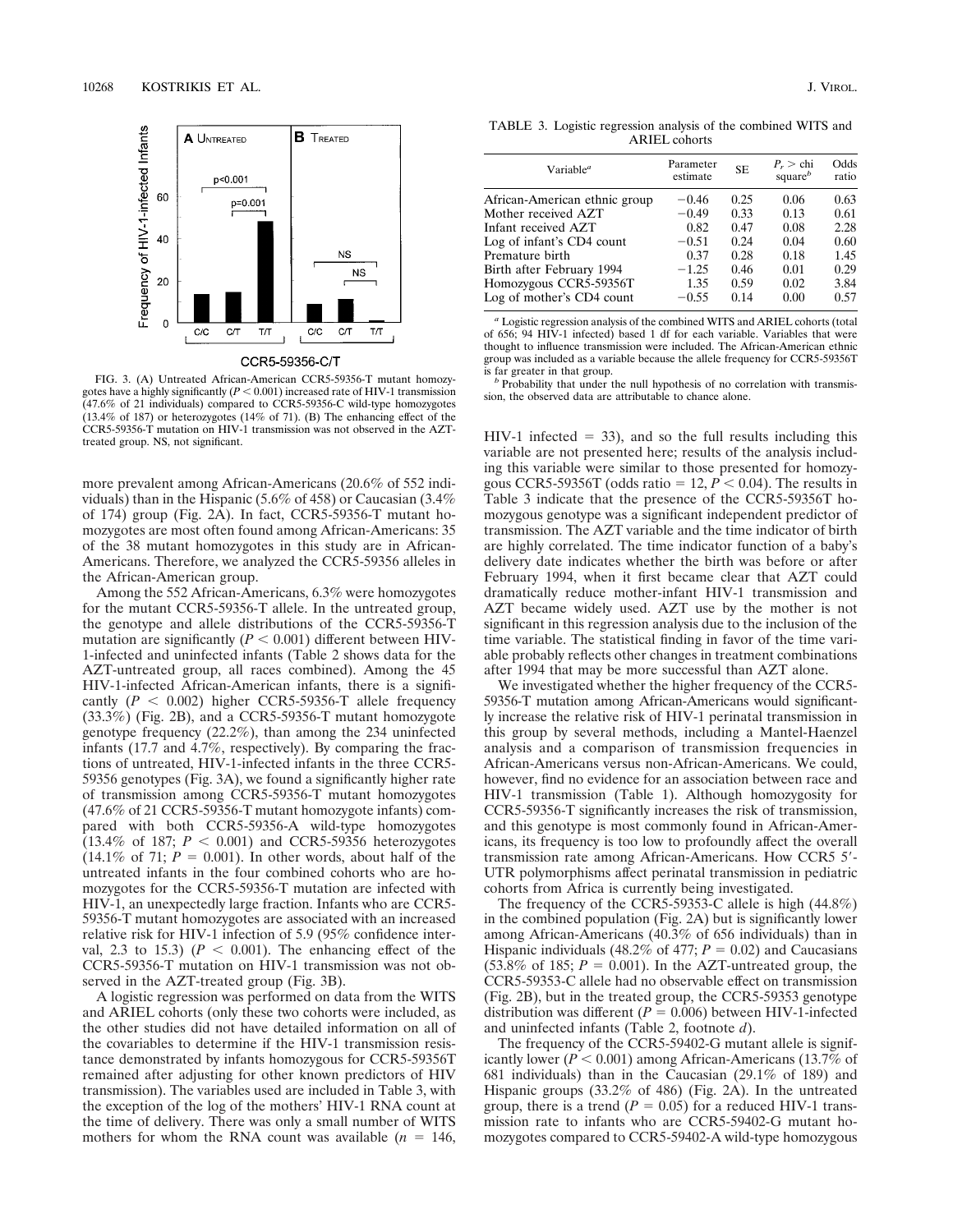infants (Table 2). The relative risk of 0.35 (95% confidence interval, 0.12 to 1.0) is also reduced  $(P = 0.05)$ . There was no significant effect of the CCR5-59402 genotype on HIV-1 transmission rates in the AZT-treated group.

In a systematic study of linkage disequilibrium between the different loci to search for any effects of combinations of alleles on HIV-1 transmission, we observed indications of an additive protective effect against HIV-1 transmission of the CCR5- $\Delta$ 32, CCR5-59353-C, and CCR5-59402-G alleles in combination. The *P* values obtained in this analysis should be interpreted cautiously, as we performed multiple tests to look for combinations of alleles of particular interest. Given this caveat, there was a significant difference  $(P = 0.01)$  in the linked distribution of the CCR5-59353 and CCR5-59402 genotype distributions between HIV-1-infected and uninfected infants who are  $CCR5-\Delta32$  heterozygotes, an effect not seen in infants who are CCR5 wild-type homozygotes. In the untreated group, infants who are  $CCR5-\Delta 32$  heterozygotes, and who also have two or more CCR5-59353-C, CCR5-59402-G, and CCR5-59356-T mutant alleles  $(n = 25)$ , have a significantly lower transmission rate (0% of 25 infants) than the 642 other infants who do not have this genotype combination (17.6% transmission rate; 113 of 642 infants). Moreover, in the full cohort (AZT treated or untreated), none of the 46 infants in the combined groups who are CCR5- $\Delta$ 32 heterozygotes, and who also have two or more CCR5 5'-UTR mutations, was HIV-1 infected.

## **DISCUSSION**

Our studies on coreceptor gene polymorphisms in infants exposed to HIV-1 in vitro or during delivery have revealed that possession of the CCR5-59356-T/T genotype can significantly increase the rate of perinatal HIV-1 transmission. It is conceivable that the CCR5 genotype of the mother will also affect her capacity to transmit HIV-1 to her infant, but we have not yet completed studies of this. There are no previous reports of the influence of CCR5 regulatory region polymorphisms on perinatal HIV-1 transmission, although it has been shown that some such polymorphisms affect the rate of disease progression in HIV-1-infected adults (19, 21). Among these reports is one by Martin et al., who found no association between the possession of any of the CCR5 regulatory region alleles (CCR5P1 to CCR5P4 based on their nomenclature) and protection from sexual HIV-1 transmission (19). However, HIV-1-infected adults who were CCR5P1/P1 homozygotes (CCR5- 59353-C/C and CCR5-59356-C/C homozygotes based on our nomenclature) progressed to AIDS more rapidly than those with other CCR5 promoter haplotypes. It is important to note that the infants who were CCR5-59356-T/T homozygotes ( $n =$ 38) in our study also had the CCR5-59353-T/T-, CCR5-59402- A/A-, and CCR5-coding wild-type genotypes. In a different study, McDermott et al. found that another mutation within the CCR5 regulatory region, a G-to-T variant at position 59029 (CCR5-59029-G/T polymorphism), is associated with relatively slow progression to AIDS in adults (21). We have not investigated whether this polymorphism affects perinatal transmission. We also do not yet know whether any of the CCR5 5'-UTR polymorphisms that we have studied influence disease progression in infected infants; these studies are complicated by the relative lack of long-term clinical follow-up in pediatric cohorts before use of antiretroviral agents became common, compared to the longer-established adult sexual transmission cohorts that have been studied by others (19, 21).

The central finding of the present study is that homozygosity for a genetic mutation in the CCR5 5'-UTR (CCR5-59356-T) is associated with an increased rate of HIV-1 perinatal transmission. This mutation is found at a higher frequency among African-Americans than in Hispanic or Caucasian populations. Conversely, mutations associated with a reduced rate of perinatal transmission (CCR5- $\Delta$ 32 and CCR5-59402-G) are less common among African-Americans. However, the frequency of the CCR5-59356-T genotype among African-Americans was not sufficient to cause an overall increase in the rate of perinatal transmission in this group. It remains possible that these various genetic factors contribute to the relatively high rate of perinatal HIV-1 transmission reported to occur in Africa, although many other influences on transmission efficiency are also likely to be relevant (38).

As yet, we have only limited information on the origin of the CCR5 5'-UTR mutations we have studied and on their global distribution. What we have observed among present-day African-Americans probably reflects founder effects; certain CCR5 alleles may be enriched among African-Americans because they were prevalent in their African ancestors who arrived in United States during the 16th to 19th centuries. Over time, the distribution of these alleles will change because of population mixing; the CCR5- $\Delta$ 32 allele has been introduced into presentday African-American and Hispanic populations by contact with the northern Europeans in whom it originated  $(18, 20)$ . It will therefore be valuable to determine the frequencies of the CCR5 5'-UTR alleles among modern African populations. This may well not be uniform; an analogy is the distribution of the CCR5- $\Delta$ 32 allele in Caucasian populations, which is high in northern Europe and less common in central and southern Europe, probably reflecting population migration patterns over the past few thousand years (18, 20).

We do not know how the effects of the CCR5 5'-UTR polymorphism are manifested biologically. It is a reasonable assumption, however, that they influence the expression of CCR5 in relevant immune system cells. This could be achieved by modifying the extent of CCR5 expression or the cells in which CCR5 is expressed. The levels of CCR5 on  $CD4^+$  T cells vary significantly among different individuals with wild-type CCR5-coding alleles (19, 25, 30, 39). We are presently exploring whether such variation is directly linked to polymorphisms in the CCR5 5'-UTR. However, it is also possible that CCR5 promoter usage varies, absolutely or quantitatively, between tissues and that the 5'-UTR polymorphisms affect this difference. The CCR5 5'-UTR has twin promoters, a feature often associated with tissue-dependent protein expression patterns (27). Of note is that CCR5 expression has been detected in multiple cell types in the female genital tract (40). Furthermore, the extents of CCR5 expression in the ectocervix and in  $CD4^+$  T cells of the peripheral blood are not correlated (29). This is potentially relevant to the efficiency of HIV-1 perinatal transmission, since CCR5-using viruses are the most commonly transmitted strains, both perinatally and sexually (7, 12, 22, 41, 42).

In principle, mutations affecting CCR5 expression or function might have different influences on perinatal transmission, depending on the time at which transmission occurs. For instance, HIV-1 transmission in utero may take place by a process that is less dependent on CCR5, compared to transmission mechanisms that operate at or soon after birth. There is some evidence that HIV-1 infections which occur despite AZT therapy result primarily from ante partum transmission, based on positive HIV-1 culture and DNA or RNA PCR results from blood samples obtained within 48 h of birth (10). In the WITS cohort, a significantly higher proportion of HIV-1 perinatal infections were antepartum ( $P < 0.05$ ) after March 1994, when the ACTG 076 results became publicly known, versus before March 1994. We have observed that among the AZT-treated,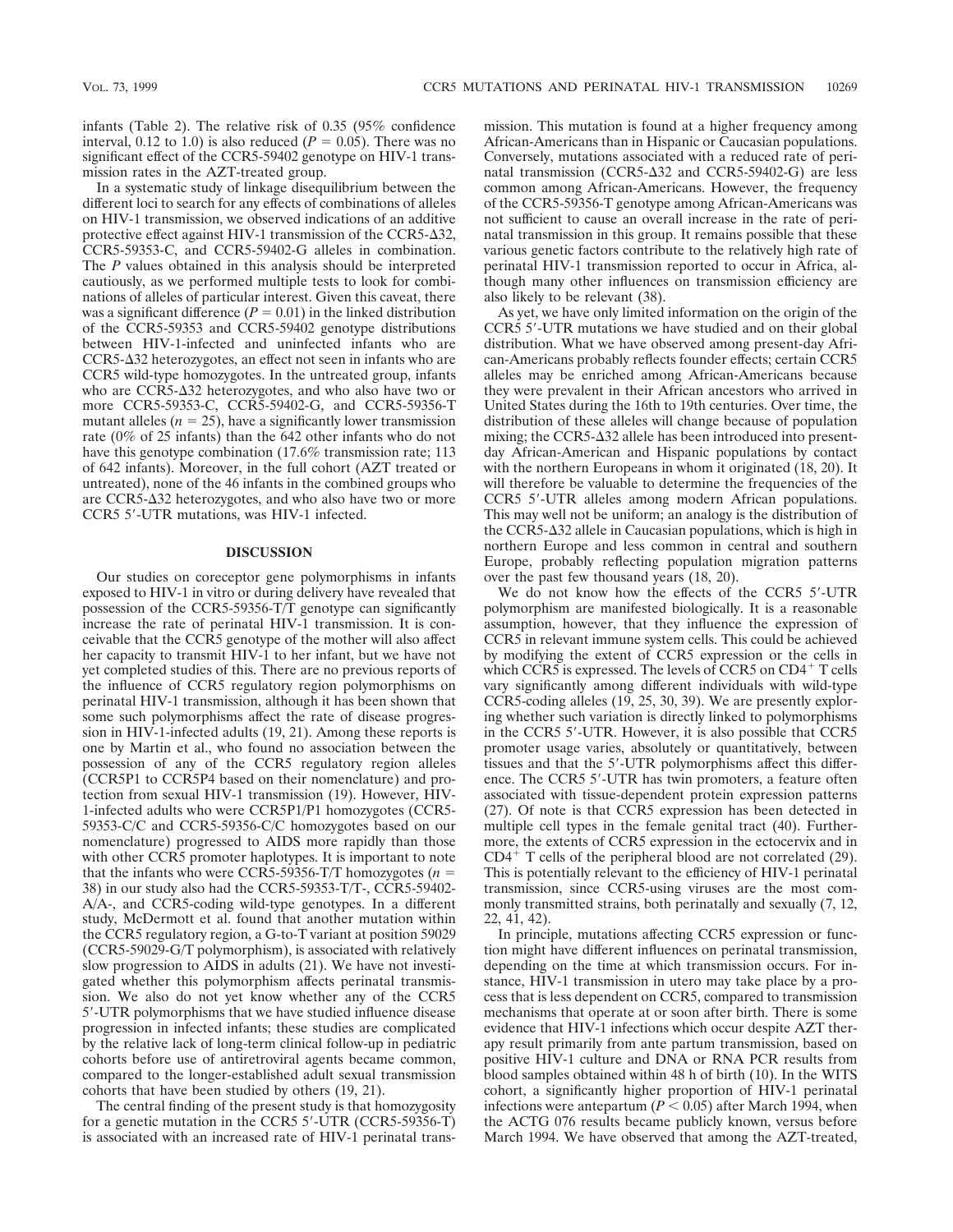HIV-1-infected group in the combined cohorts, the deleterious effect of the CCR5-59356-T/T mutant genotype is not evident. However, future meta-analyses may fruitfully address the issue of whether CCR5 polymorphisms have an effect on perinatal transmission rates that is conditional on the timing or route of transmission. Likewise, meta-analysis will be able to confirm whether certain CCR5-genotype combinations provide partial protection from HIV-1 perinatal transmission, as indicated by our study.

Finally, whatever genetic influences contribute to HIV-1 perinatal transmission, a consistent finding of this and other studies (6, 37) is that AZT prophylaxis reduces the probability of transmission. There is, therefore, every reason to support the provision of AZT or relevant drugs to HIV-1-infected, pregnant women worldwide.

### **ACKNOWLEDGMENTS**

We are indebted to the staff members of the hospitals listed below who provided clinical data and samples for this study. The participants and funding sources were as follows: for the WITS, C. Diaz and E. Pacheco-Acosta (University of Puerto Rico, San Juan; U01 AI 34858), R. Tuomala, E. Cooper, and D. Mestehene (Boston/Worcester Site, Boston, Mass.; U01 AI 34856), J. Pitt and A. Higgins (Columbia Presbyterian Hospital, New York, N.Y.; U01 AI 34842), S. Landesman, H. Mendez, and G. Moroso (State University of New York, Brooklyn; HD-8-2913 and RO-1-HD-25714), K. Rich and D. Turpin (University of Illinois at Chicago; U01 AI 34841), W. Shearer, C. Hanson, and N. Cooper (Baylor College of Medicine, Houston, Tex.; U01 AI 34840), R. Nugent (National Institute of Child Health and Human Development, Bethesda, Md.), and V. Smeriglio (National Institute on Drug Abuse, Rockville, Md.); for the NY-WNE, M. Mc-Manus (University of Massachusetts, Worcester), B. Stechenberg (Baystate Medical Center, Springfield, Mass.); P. Krause (University of Connecticut Medical School, Farmington), and K. Krasinski, M. Rigaud, A. Kaul, R. Lawrence, W. Hoover, and S. Chandwani (New York University Medical School, New York, N.Y.); for the NPC, T. Denny (University of Medicine and Dentistry of New Jersey, Newark); for the ARIEL, C. Hanson (Texas Children's Hospital/Baylor, Houston), W. T. Shearer (Baylor College of Medicine), R. B. Van Dyke (Tulane University School of Medicine, New Orleans, La.), S. M. Widmayer (Children's Diagnostic and Treatment Center, Fort Lauderdale, Fla.), A. Wiznia (Bronx Lebanon Hospital Center, Bronx, N.Y.), A. Ammann (Center for AIDS Prevention, University of California San Francisco, San Francisco), I. S. Y. Chen (University of California Los Angeles, Los Angeles), R. Koup (University of Texas, Dallas), P. Krogstad (University of California Los Angeles, Los Angeles), J. Mullins (University of Washington, Seattle), and B. D. Walker (Massachusetts General Hospital, Boston). We are indebted to M. G. Fowler, A. J. Amman, C. Wilfert, and T. Divine for assistance with sample access and to M. Small for secretarial help.

Financial support was provided by the National Institutes of Health (grants RO1 AI43868 [to L.G.K.] and RO1 AI41420 [to J.P.M.]). Additional support was provided by the Irene Diamond Fund; the Columbia-Rockefeller Center for AIDS Research; the Committee for the Advancement of Research and the Gonda-Goldschmied Medical Diagnostic Center at Bar-Ilan University (A.U.N. and L.D.); the National Institutes of Health (grant NO1-AI85339); the Centers for Disease Control and Prevention (grant U64/CCU202219-13 [to P.P.]); and the Pediatric AIDS Foundation, of which J.P.M., K.L., and B.T.K. are Elizabeth Glaser Scientists and H.M.L.S. is a Scholar.

#### **REFERENCES**

- 1. **Alkhatib, G., C. Combadiere, C. C. Broder, Y. Feng, P. E. Kennedy, P. M. Murphy, and E. A. Berger.** 1996. CC CKR5: a RANTES, MIP-1a, MIP-1b receptor as a fusion cofactor for macrophage-tropic HIV-1. Science **272:** 1955–1958.
- 2. **Biti, R., R. Ffrench, J. Young, B. Bennetts, G. Stewart, and T. Liang.** 1997. HIV-1 infection in an individual homozygous for the CCR5 deletion allele. Nat. Med. **3:**252–253.
- 3. **Buseyne, F., G. Janvier, J. P. Teglas, S. Ivanoff, M. Burgard, E. Bui, M.-J. Mayaux, S. Blanche, C. Rouzioux, and Y. Riviere.** 1988. Impact of heterozy-

gosity for the chemokine receptor CCR5 32-bp-deleted allele on plasma virus load and CD4 T lymphocytes in perinatally human immunodeficiency virus-infected children at 8 years of age. J. Infect. Dis. **178:**1019–1023.

- 4. **Cao, Y., P. Krogstad, B. T. Korber, R. A. Koup, M. Muldoon, C. Macken, J. L. Song, Z. Jin, J. Q. Zhao, S. Clapp, I. S. Chen, D. D. Ho, and A. J. Ammann.** 1997. Maternal HIV-1 viral load and vertical transmission of infection: the Ariel Project for the prevention of HIV transmission from mother to infant. Nat. Med. **3:**549–552.
- 5. **Choe, H., M. Farzan, Y. Sun, N. Sullivan, B. Rollins, P. D. Ponath, L. Wu, C. R. Mackay, G. LaRosa, W. Newman, N. Gerard, C. Gerard, and J. Sodroski.** 1996. The beta-chemokine receptors CCR3 and CCR5 facilitate infection by primary HIV-1 isolates. Cell **85:**1135–1148.
- 6. **Connor, E. M., R. S. Sperling, R. Gelber, P. Kiselev, G. Scott, M. J. O'Sullivan, R. VanDyke, M. Bey, W. Shearer, R. L. Jacobson, E. Jimenez, E. O'Neill, B. Basin, J.-F. Delfraissy, M. Gulnane, R. Coombs, M. Elkins, J. Moye, P. Stratton, J. Balsley, and the Pediatric AIDS Clinical Trials Group Protocol 076 Study Group.** 1994. Reduction of mother-infant transmission of human immunodeficiency virus type 1 with zidovudine treatment. N. Engl. J. Med. **331:**1173–1180.
- 7. **Dean, M., M. Carrington, C. Winkler, G. A. Huttley, M. W. Smith, R. Allikmets, J. J. Goedert, S. P. Buchbinder, E. Vittinghoff, E. Gomperts, S. Donfield, D. Vlahov, R. Kaslow, A. Saah, C. Rinaldo, R. Detels, and S. J. O'Brien.** 1996. Genetic restriction of HIV-1 infection and progression to AIDS by a deletion allele of the CKR5 structural gene. Hemophilia Growth and Development Study, Multicenter AIDS Cohort Study, Multicenter Hemophilia Cohort Study, San Francisco City Cohort, ALIVE. Science **273:** 1856–1862.
- 8. **Deng, H., D. Unutmaz, V. N. Kewalramari, and D. R. Littman.** 1997. Expression cloning of new receptors used by simian and human immunodeficiency viruses. Nature **388:**296–300.
- 9. **Dickover, R. E., E. M. Garratty, S. A. Herman, M. S. Sim, S. Plaeger, P. J. Boyer, M. Keller, A. Deveikis, E. R. Stiehm, and Y. J. Bryson.** 1996. Identification of levels of maternal HIV-1 RNA associated with risk of perinatal transmission. Effect of maternal zidovudine treatment on viral load. JAMA **275:**599–605.
- 10. **Doranz, B. J., J. Rucker, Y. Yi, R. J. Smyth, M. Samson, S. C. Peiper, M. Parmentier, R. G. Collman, and R. W. Doms.** 1996. A dual-tropic primary HIV-1 isolate that uses fusin and the beta-chemokine receptors CKR-5, CKR-3, and CKR-2b as fusion cofactors. Cell **85:**1149–1158.
- 11. **Dragic, T., V. Litwin, G. P. Allaway, S. R. Martin, Y. Huang, K. A. Nagashima, C. Cayanan, P. J. Maddon, R. A. Koup, J. P. Moore, and W. A.** Paxton. 1996. HIV-1 entry into CD4+ cells is mediated by the chemokine receptor CC-CKR-5. Nature **381:**667–673.
- 12. **Huang, Y., W. A. Paxton, S. M. Wolinsky, A. U. Neumann, L. Zhang, T. He, S. Kang, D. Ceradini, Z. Jin, K. Yazdanbakhsh, K. Kunstman, D. Erickson, E. Dragon, N. R. Landau, J. Phair, D. D. Ho, and R. A. Koup.** 1996. The role of a mutant CCR5 allele in HIV-1 transmission and disease progression. Nat. Med. **2:**1240–1243.
- 13. **Ioannidis, J. P., T. R. O'Brien, P. S. Rosenberg, D. G. Contopoulos-Ioannidis, and J. J. Goedert.** 1998. Genetic effects on HIV disease progression. Nat. Med. **4:**536.
- 14. **Kostrikis, L. G., Y. Huang, J. P. Moore, S. M. Wolinsky, L. Zhang, Y. Guo, L. Deutsch, J. Phair, A. U. Neumann, and D. D. Ho.** 1998. A chemokine receptor CCR2 allele delays HIV-1 disease progression and is associated with a CCR5 promoter mutation. Nat. Med. **4:**350–353.
- 15. **Kostrikis, L. G., S. Tyagi, M. M. Mhlanga, D. D. Ho, and F. R. Kramer.** 1998. Spectral genotyping of human alleles. Science **279:**1228–1229.
- 16. **Lee, B., B. J. Doranz, S. Rana, Y. Yi, M. Mellado, J. M. Frade, A. C. Martinez, S. J. O'Brien, M. Dean, R. G. Collman, and R. W. Doms.** 1998. Influence of the CCR2-V64I polymorphism on human immunodeficiency virus type 1 coreceptor activity and on chemokine receptor function of CCR2b, CCR3, CCR5, and CXCR4. J. Virol. **72:**7450–7458.
- 17. **Liu, R., W. A. Paxton, S. Choe, D. Ceradini, S. R. Martin, R. Horuk, M. E. MacDonald, H. Stuhlmann, R. A. Koup, and N. R. Landau.** 1996. Homozygous defect in HIV-1 coreceptor accounts for resistance of some multiplyexposed individuals to HIV-1 infection. Cell **86:**367–377.
- 18. **Lucotte, G., and G. Mercier.** 1998. Distribution of the CCR5 gene 32-bp deletion in Europe. J. Acquired Immun. Defic. Syndr. **19:**174–177.
- 19. **Martin, M. P., M. Dean, M. W. Smith, C. Winkler, B. Gerrard, N. L. Michael, B. Lee, R. W. Doms, J. Margolick, S. Buchbinder, J. J. Goedert, T. R. O'Brien, M. W. Hilgartner, D. Vlahov, S. J. O'Brien, and M. Carrington.** 1998. Genetic acceleration of AIDS progression by a promoter variant of CCR5. Science **282:**1907–1911.
- 20. **Martinson, J. J., N. H. Chapman, D. C. Rees, Y. T. Liu, and J. B. Clegg.** 1997. Global distribution of the CCR5 gene 32-basepair deletion. Nat. Genet. **16:**100–103.
- 21. **McDermott, D. H., P. A. Zimmerman, F. Guignard, C. A. Kleeberger, S. F. Leitman, and P. M. Murphy.** 1998. CCR5 promoter polymorphism and HIV-1 disease progression. Multicenter AIDS Cohort Study (MACS). Lancet **352:**866–870.
- 22. **Michael, N. L., G. Chang, L. G. Louie, J. R. Mascola, D. Dondero, D. L. Birx, and H. W. Sheppard.** 1997. The role of viral phenotype and CCR-5 gene